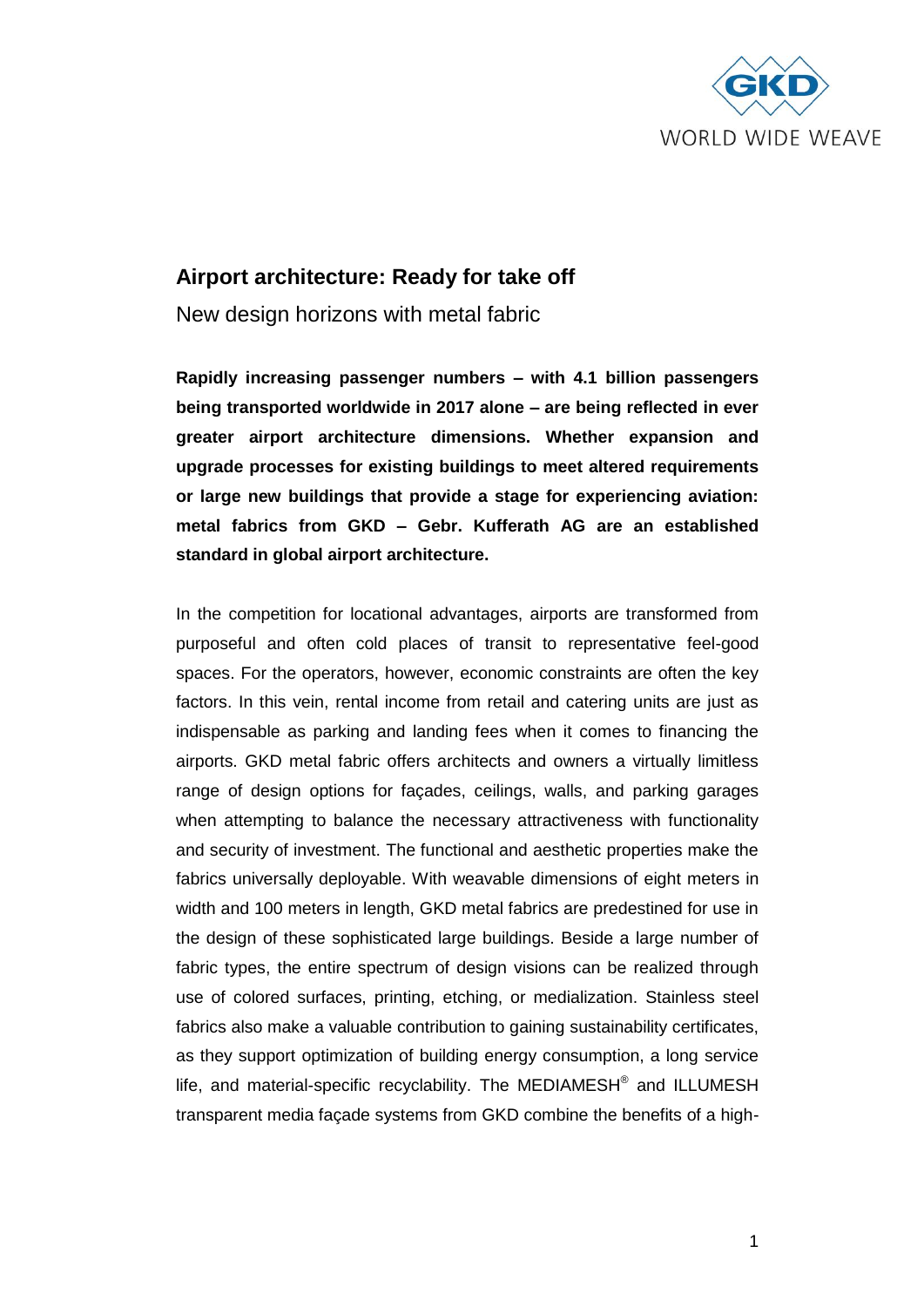

performance LED display for advertising and entertainment with the fabrictypical properties of transparency and flexibility. In the field of airport architecture, they facilitate installation of huge video screens in front of window areas or passages by allowing light to pass through and therefore maintaining views.

## **Fascination of functional façade shells**

In the mid 1990s, the parking garage façade made of GKD metal fabric at Terminal II of Cologne Bonn Airport represented a pioneering architectural turning point for the design of new buildings in the field of transportation architecture. Today, OMEGA and TIGRIS cable fabrics are ubiquitous in the field of airport construction. Thanks to its three-dimensional structure and flexible formability, the ESCALE spiral fabric lends large façades a particularly expressive, textile materiality. Used as parking garage cladding, GKD metal mesh contributes to a pleasant stay with its draft-free ventilation, protection from driving rain, and natural daylight illumination. The parking garages at London Heathrow, as well as the airports in Barcelona and Brisbane are good examples of this. Some 2,500 square meters of LAGO fabric encapsulate the parking garage at Van Nuys Airport in Los Angeles. Huge letters attached to the metal fabric form the word *Flyaway*, underlining the airport's brand identity. The terminals at the Paris-Charles de Gaulle, La Réunion, Basel/Mulhouse, London Stansted, and Madrid Barajas airports gain their unmistakable, representative look from metal fabric. At the same time, their woven skin meets the respective operators' strict demands in terms of energy efficiency, user comfort, and security. Spain's major airport Madrid Barajas also had the two control towers encapsulated with a total of 1,600 square meters of ESCALE 7x1 stainless steel fabric. At Adelaide Airport in Australia, some 2,000 square meters of TIGRIS stainless steel fabric were used for the extended and slanted façade of the path connecting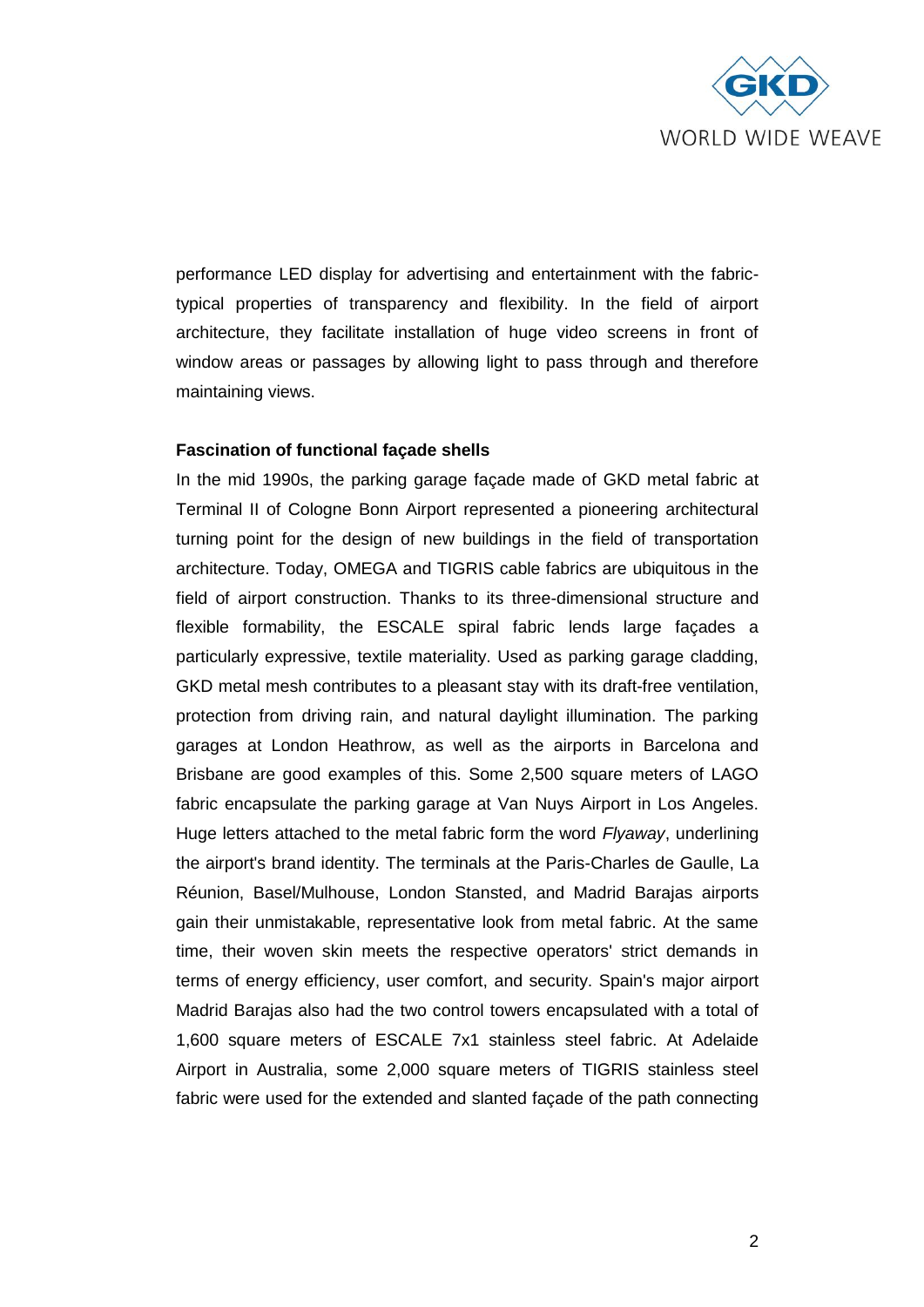

the terminal with the parking garage. The Newark Liberty International Airport in New York selected 2,360 square meters of OMEGA 1510 stainless steel mesh as perimeter fencing for its transformer station. An etching process was used to apply a generous wave pattern to the fabric here. Despite its graceful design, the rugged stainless steel mesh can permanently withstand adverse weather conditions, including wind, rain, snow, and frost, as well as the vandalism that is sadly encountered all too often at travel hubs.

## **Elegant ceiling design**

Stainless steel fabric can attribute its ongoing success in the world of airport interior design to its rugged multifunctionality and versatility. As an elegant suspended ceiling, which hides technical installations while maintaining access, the non-combustible material meets the strict safety requirements of public buildings. Beside the airports in Dusseldorf, Zurich, Singapore, Athens, and London Heathrow, Madrid-Barajas therefore also relies on ceilings made of GKD metal fabric. For the Hong Kong International Airport Midfield Concourse, the architects selected 24 three-dimensional, curved elements made of ESCALE 5x1 fabric to trace the path of the massive ceiling arches. In the new passenger terminal at Muscat International Airport, curved panels attached to a steel construction form semi-transparent canopies over the three piers. Freely suspended ceiling elements above the long escalators, each measuring 13 meters in length, then create a sense of visual harmony with the other metal fabric elements. The planners in Muscat also decided to go with LAMELLE fabric for three raster ceilings, as well as one projecting counter canopy. In Frankfurt, the sophisticated MANDARIN bronze metal fabric shapes the sweeping ceiling construction in the reception area of the Hilton Frankfurt Airport Hotel.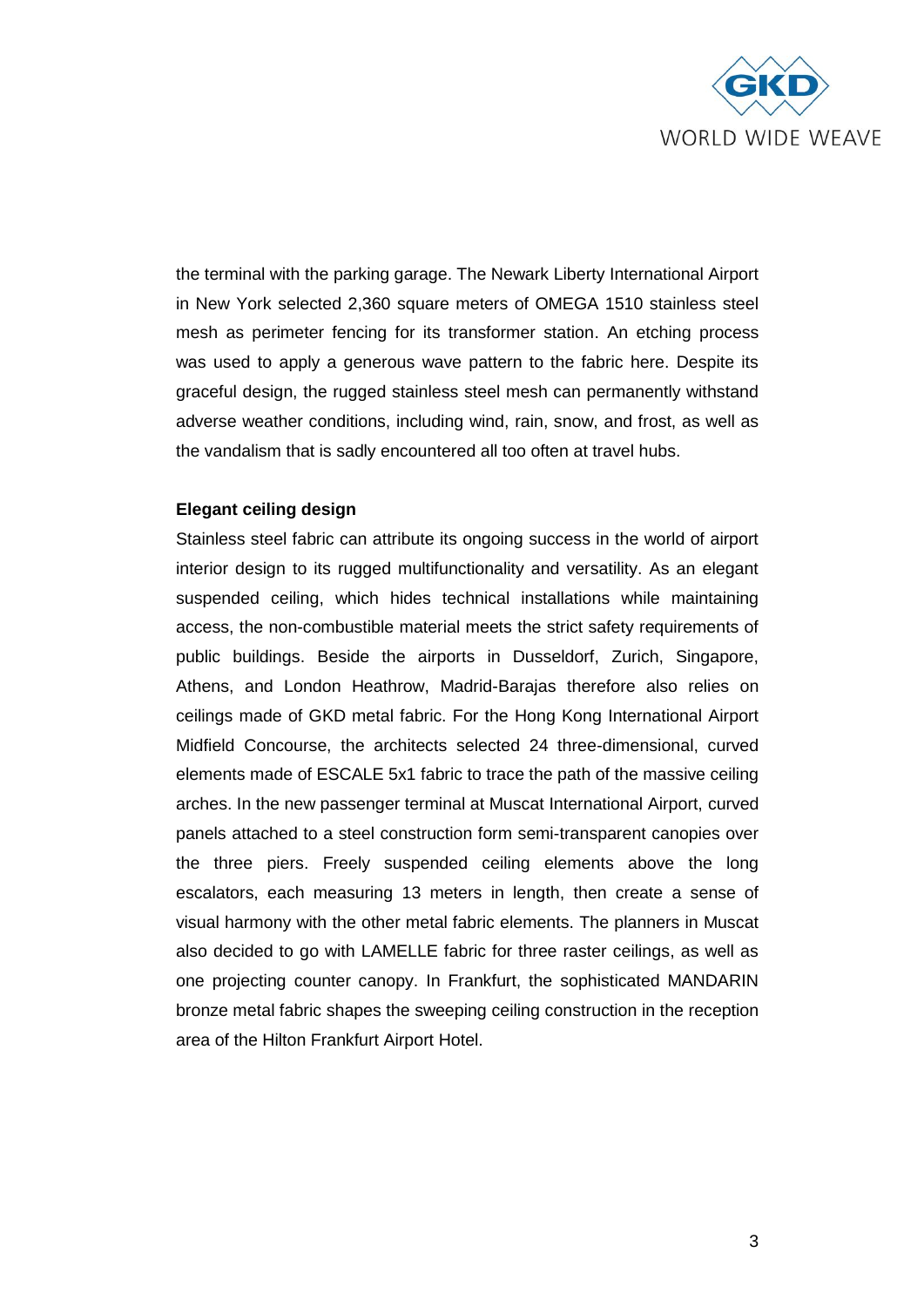

## **Refined yet rugged wall hangings**

Used as wall or column cladding, metal fabrics open up individual design opportunities in the field of airport construction. Their robust texture is insensitive to scratching and jolts, while also producing refined spatial effects thanks to interaction between back lighting and light reflections. At Muscat International Airport, wall hangings made of LAMELLE fabric and measuring up to 7.5 meters high visually upgrade the retail area. An 8.5 meter high and 15 meter wide ILLUMESH screen acts as a partition wall between two building segments. At Dubai International Airport, GKD metal fabric was used as cladding for the columns that stretch across multiple floors.

## **Multifunctional room dividers**

Thanks to their alternating transparency or opacity based on the respective viewing angle and type of lighting, metal fabrics offer a fascinating appearance for visitors of terminals and lounges in their function as room dividers. The airports in Athens, Dubai, Johannesburg, Qatar, Los Angeles, Madrid, Paris, or Zurich are prime examples of this. At New Doha International Airport in Qatar, four massive MEDIAMESH® screens in Hall C of the main terminal demonstrate their power as attention-grabbing advertising platforms for luxury goods from across the globe. Thanks to their transparency, they also guarantee unobstructed views from the rooms located behind them. A mixed media screen, which combines the transparent MEDIAMESH $^{\circ}$  and ILLUMESH media façade systems in a refined way, marks the transition to the retail area at Muscat International Airport. Two MEDIAMESH<sup>®</sup> screens installed at Minneapolis-St. Paul International Airport, each measuring 25 square meters in size, demonstrate their effectiveness as a signposting system.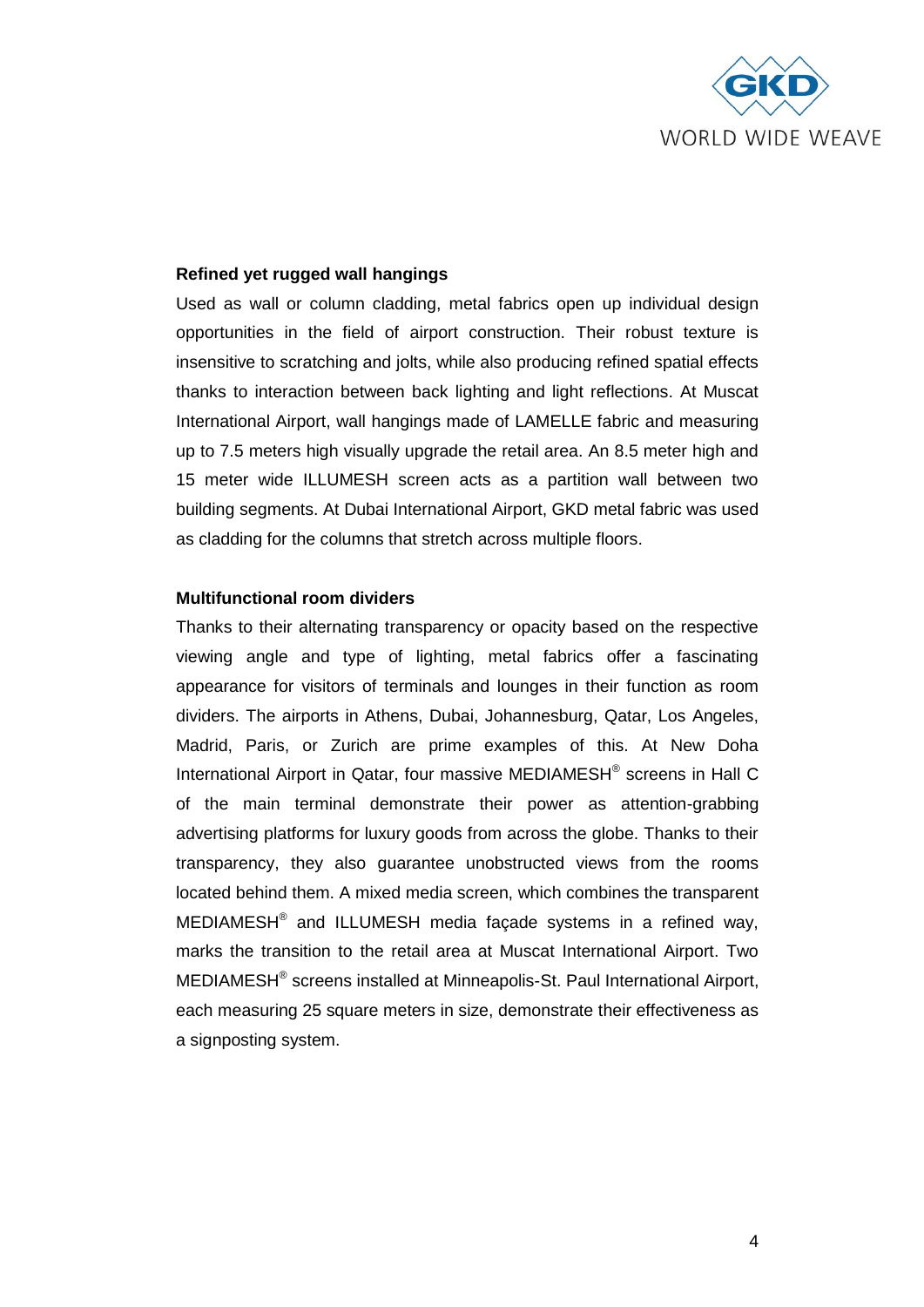

## **Transparent metal mesh roll-up systems**

Planners are increasingly also using GKD metal mesh when designing shopping arcades, restaurants and duty-free areas. Roll-up systems made of high-grade architectural mesh and employing the tried and tested technology of strategic partner Braselmann open up attractive design options thanks to their combination of high transparency and rugged resilience. They represent both elegant and rugged security solutions as night closure doors for businesses and restaurants, at underground parking garage entrances/exits, or at transitions to staff-only areas in the terminals. This perfect interaction of aesthetics and functionality has proved a real hit, for example at Munich Airport with 1,250 square meters of roll-up screens, as well as various brand shops at the airports in Sydney and Melbourne, Australia.

Modern airport architecture is both challenging and prestigious. Smart terminals are increasingly adapting to the requirements of their visitors by tailoring their offers and design accordingly. Metal fabrics from GKD make a valuable contribution to designing the complex transport hubs as transit points with urban feel-good character.

*8.690 characters incl. spaces*

## **GKD – WORLD WIDE WEAVE**

As a privately owned technical weaver, GKD - Gebr. Kufferath AG is the world market leader in metal, synthetic and spiral mesh solutions. Four independent business divisions bundle their expertise under one roof: Industrial Mesh (woven metal mesh and filter solutions), Process Belts (belts made of mesh and spirals), Architectural meshes (façades, safety and interior design made of metal fabrics) and Mediamesh® (Transparent media